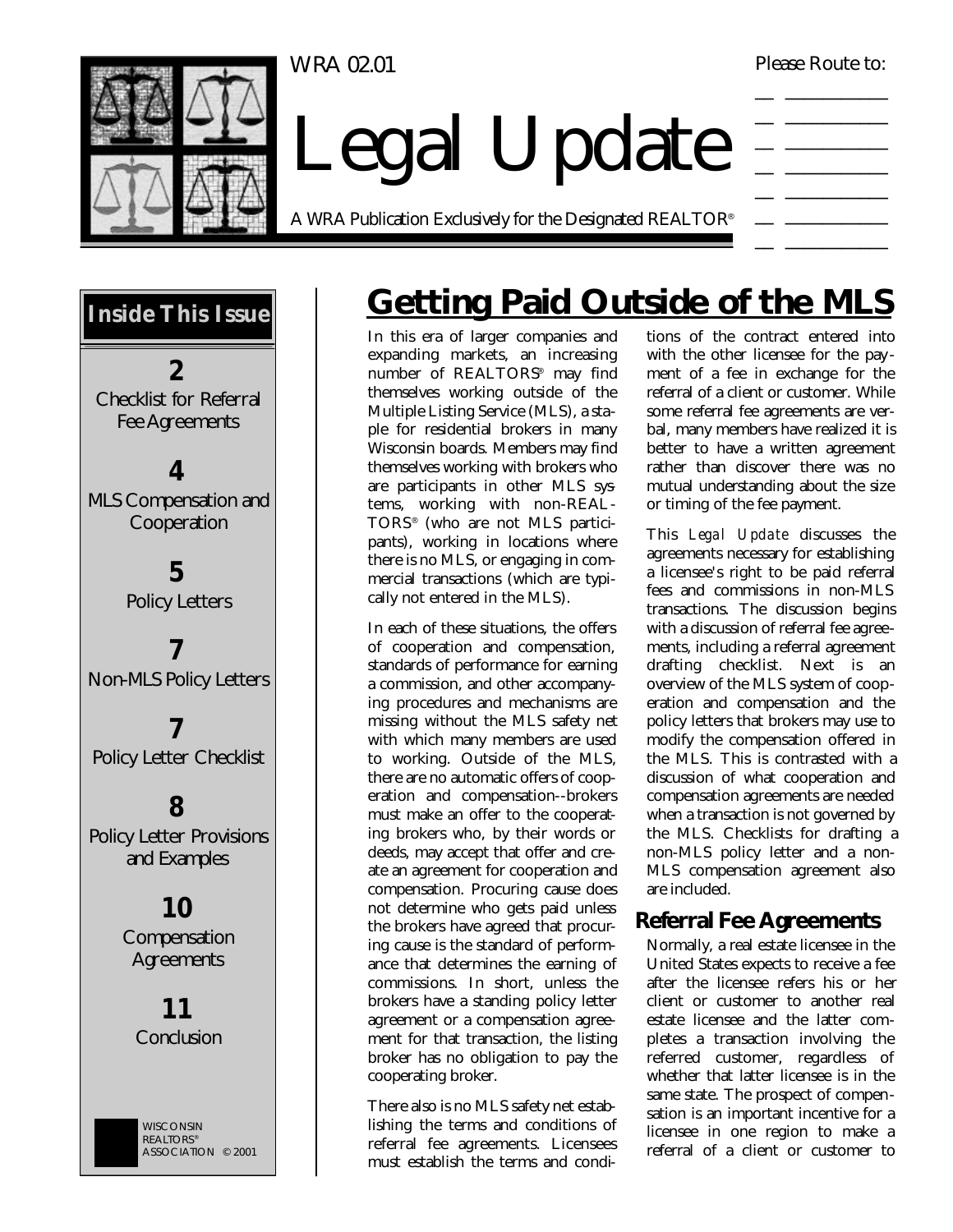# **Contacts**

#### **EDITORIAL STAFF**

**Author** Debbi Conrad

### **Production**

Sonja Penner Laura Connolly Rick Staff Tracy Rucka

#### **ASSOCIATION MANAGEMENT**

**Chairman** Matt Miller

### **President**

William E. Malkasian, CAE

#### **ADDRESS/PHONE**

The Wisconsin REALTORS® Association, 4801 Forest Run Road, Suite 201, Madison, WI 53704-7337 (608)241-2047 1-800-279-1972

### **LEGAL HOTLINE:**

**Ph** (608) 242-2296 **Fax** (608) 242-2279 **Web:** www.wra.org

*The information contained herein is believed accurate as of 01/10/02. The information is of a general nature and should not be considered by any member or subscriber as advice on a particular fact situation. Members should contact the WRA Legal Hotline with specific questions or for current developments.*

*Reproduction of this material may be done without further permission if it is reproduced in its entirety. Partial reproduction may be done with written permission of the Wisconsin REALTORS® Association Legal Department.* 



another licensee in a distant location. Typically, the referring licensee will receive as a referral fee a share of the commission or fee earned by the licensee to whom the referral was made.

In the United States, referrals are considered common practice and happen frequently between licensed brokers or brokerage firms. They are typically based upon an explicit agreement between the referring and receiving brokers. A referral agreement names the client being referred and spells out the referring broker's referral fee entitlement in the event of a sale, lease, exchange or other successful transaction.

Referral arrangements within the United States seem to work on a relatively trouble free, self-executing basis, though interstate referral fee collections can be difficult. Referrals are also widespread in Europe. Needless to say, referral fees are a valuable source of income to the real estate licensee.

Wisconsin law contemplates referral fee arrangements being made with licensees in other states and in other countries. Wis. Stat. § 452.19 provides that "No licensed broker may pay a fee . . . as compensation for a referral . . . to any person who is not licensed or registered under this chapter or who is not regularly and lawfully engaged in the real estate brokerage business in another state, a territory or possession of the United States or a foreign country."

Wisconsin licensees may pay referral fees to other Wisconsin licensees who have a valid and current license. If the person making the referral is an agent associated with a broker/company, Wis. Stat. § 452.14(3)(f) requires that any referral fee be paid to the agent's broker/company. It is a license law violation for that agent to accept the referral fee from anyone other than the agent's broker/company. This is

true regardless of whether the agent has a salesperson's or a broker's license--what is determinative is that the agent is associated with a broker/company. However, a licensee with a salesperson's or a broker's license can make a referral and directly receive a referral fee if the licensee is not associated with a broker/company.

It is prudent practice to ask for a copy of an agent's license or verify the agent's license status before entering into an agreement for a paid referral. The agent's license must be valid and current, meaning he or she must complete the continuing education requirements and pay the renewal fee each biennium. It is not necessary that the agent be a local board or WRA member.

With respect to agents from other states or countries, they must be regularly and lawfully engaged in real estate brokerage. This means that they must hold whatever credential is necessary and meet any other applicable standards that are required in that state or country to lawfully engage in real estate practice. They must also regularly engage in real estate brokerage. This would seem to rule out persons with credentials who actually work in other fields and may rule out parttime agents, depending upon what is judged to be "regular" within that jurisdiction.

# **Checklist for Referral Fee Agreements**

A recent Legal Hotline caller received a referral from an Illinois broker and agreed to pay a fee if the buyer purchased a property. What the Wisconsin broker did not realize was that the Illinois broker had referred the buyer to a total of three local agents. When the deal closed, two of the agents were disputing the selling side and the Illinois broker was demanding fees from both Wisconsin agents. This scenario

2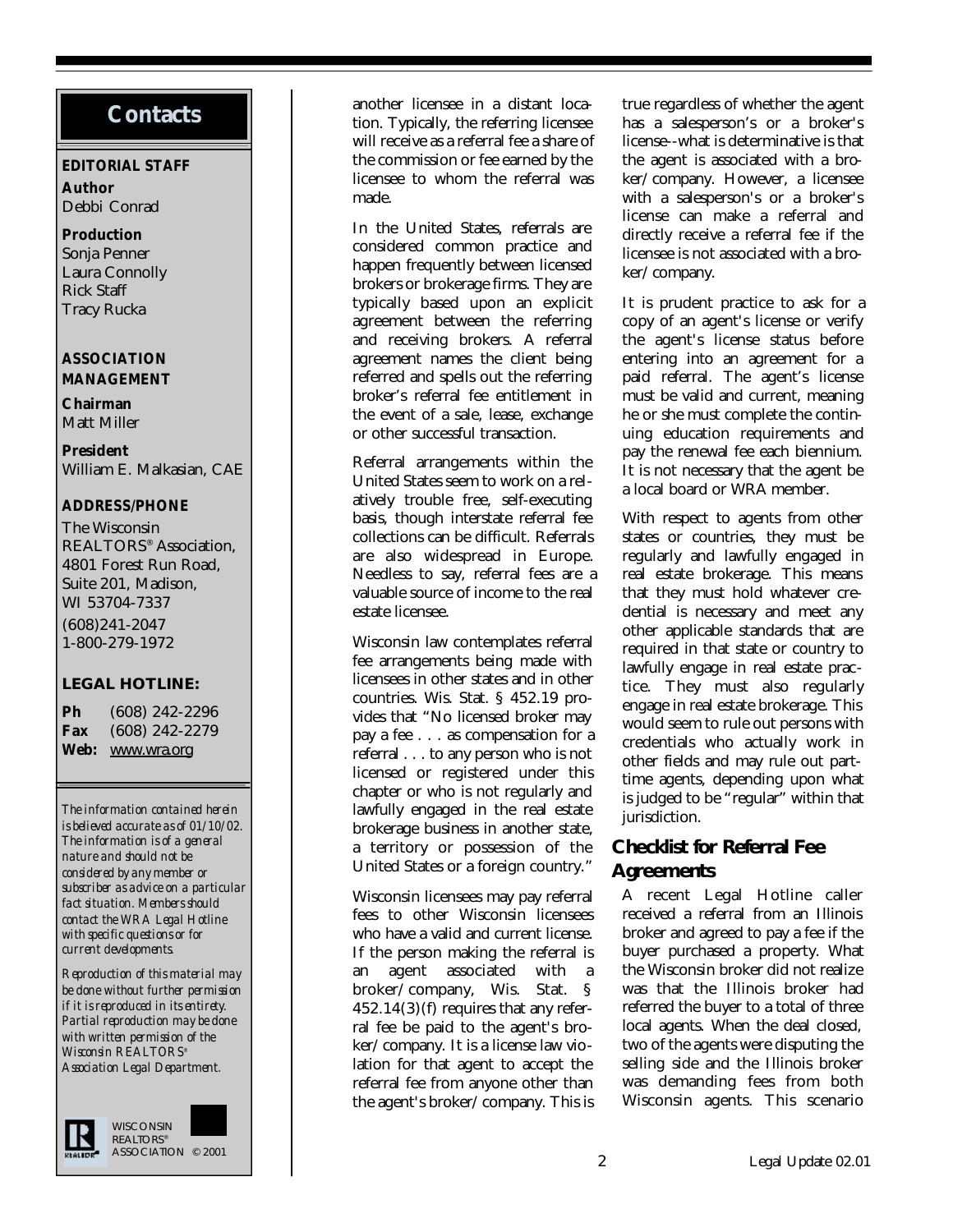illustrates what may occur when brokers do not use specific written referral agreements.

All referral agreements should be in writing. Members may wish to enlist the assistance of their company attorney to develop a referral fee agreement format that is appropriate to the company's marketplace and transactions. The following points should be addressed in any referral fee agreement:

1. The full names and contact information for the referred parties.

2. The full names of the referring and receiving agents and companies.

3. Company addresses and contact information.

4. The state of licensure and license number of the referring agents. The receiving agent should require written confirmation that the referring agent holds an active real estate license and/or seek written confirmation of an active license from the appropriate state real estate commission if there is any question about the licensee's status.

5. Whether the referral originated with the other agent or the company. To put it another way, if the referring agent goes to another company before the referral fee is paid, does the fee follow the agent or stay with the company? This may depend upon the referring agent's company policy - are referrals personal to the agents in that company or are they considered part of the company's business?

6. Whether the referral is exclusive to the receiving company or referrals are being made to other companies as well. If the latter is the case, specify which receiving agents/companies are responsible for paying the referral fee.

7. A clear and precise statement of

the basis for computing the fee. If the fee will be based on a percentage of commissions actually collected, specify if this is the gross commission received by the receiving company or the net commission received by the receiving agent. Business practices vary from market to market, so it is necessary to spell out exactly how the fee will be determined.

8. State exactly who is responsible to pay the fee, exactly to whom the fee should be paid, and when the fee will be paid.

9. Performance standard that must be met before the fee is earned. For example, the fee may be due if there is an accepted offer that closes. It should also be stated if there are any restrictions or limitations with respect to types of properties or transactions, geographic areas, etc.

10. Agreement term - how long the referral agreement is good for. If the referred party buys or leases a property with the receiving agent ten years after the referral was made, is the fee still due?

Members who are the principal broker should consider establishing a company policy that licensure confirmation be obtained as early as possible—definitely before closing. Company policy should also address whether referrals and the fees they produce are personal to the agents, business income for the company, or both. Referrals of friends and family members might be personal referrals and referrals involving contacts made from real estate practice on behalf of the broker/company might be company referrals. Office policy may also provide for a different portion to be retained by the company for referral fees as opposed to commissions.

### **Referral Fee Agreements-- Legal Hotline Q&A**

The following questions were recently asked of the Legal Hotline regarding referral fee agreements.

*An attorney from Illinois has a client who is interested in property in Wisconsin. The attorney requested a referral fee from the broker. Is this legal?*

Wis. Stat. § 452.19 limits the pay ment of referral fees, finders fees and commission splits to persons licensed or registered in Wisconsin to practice real estate, or persons regularly and lawfully engaged in real estate brokerage in another state. This would exclude the attorney unless he has the credentials necessary under Illinois law to practice real estate and he regularly engages in real estate brokerage. This would not likely be the case if his primary occupation is his law practice.

#### *May a salesperson personally pay referral fees to active or inactive licensees?*

As long as company policy permits a salesperson to do so, a salesperson may pay a referral fee directly to an individual who holds an active real estate license, but is not employed by a broker. If the individual's license is under a broker, the referral fee must be paid to that broker.

### *May a broker pay a referral fee to a salesperson who isn't currently licensed under a broker?*

Wis. Stat. § 452.19 permits a broker to pay referral fees and finders fees to other Wisconsin licensees as long as that person's license is active, regardless of the fact that the person holds a salesperson's license and not a broker's license. The fact that the person is not currently employed by a broker is not relevant.

It may be prudent practice to ask for a copy of an agent's license before entering into an agreement for a paid referral. A license may also be verified on the DRL Web site at http://drlchq.state.wi.us/plsql/chq /cred\_holder\_query or use the link on the WRA Web site. The agent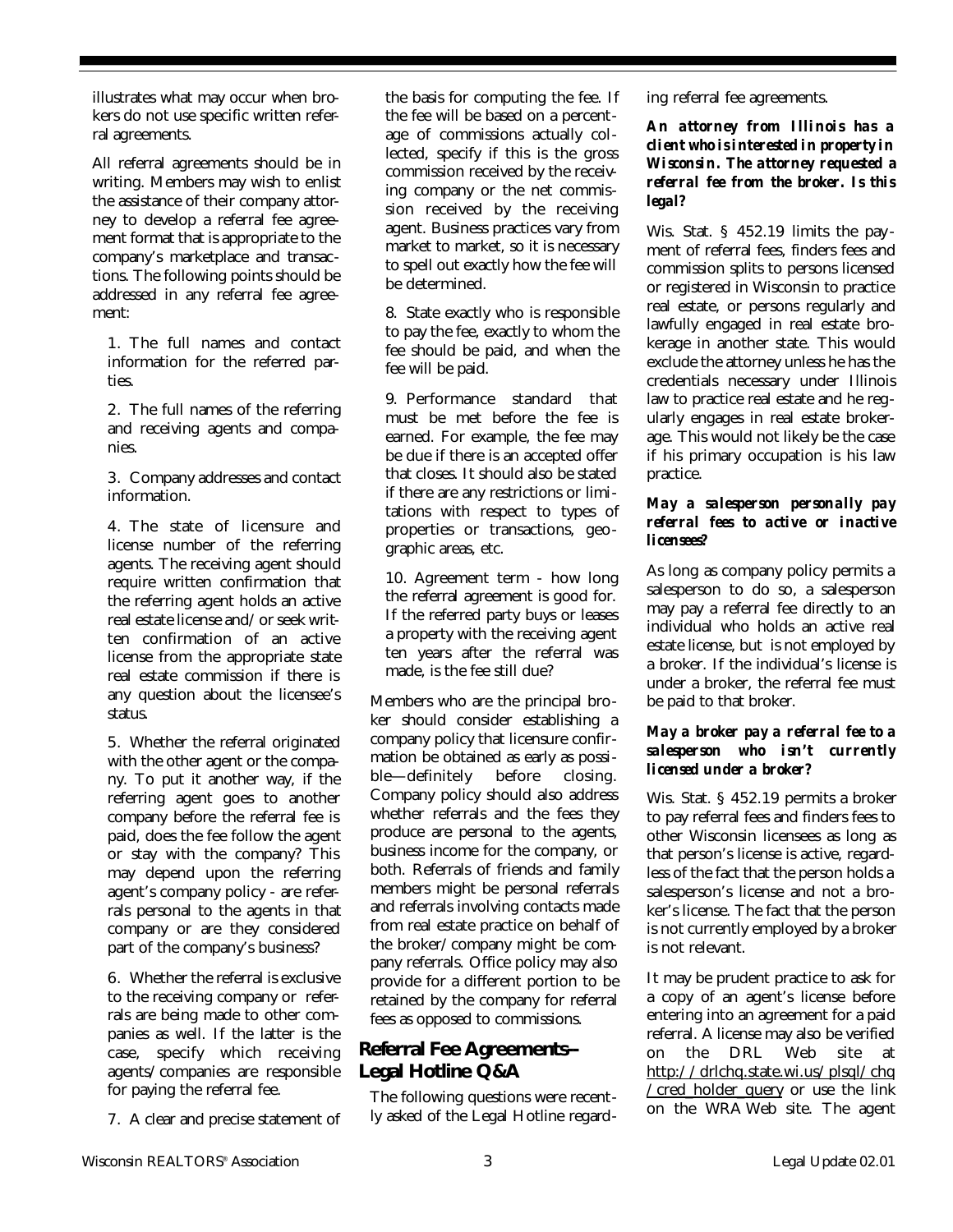must have a valid, current license. It is not necessary that the agent be a local board or WRA member.

*A real estate licensee gave names to a builder/broker, and the builder/broker was planning on paying a referral fee to the licensee. Now the builder/ broker is concerned about whether it is legal for him to pay the referral fees for names of building prospects.*

Under Wis. Stat. § 452.19, licensees may pay referral fees only to other licensees. Since both the builder and the licensee hold real estate licenses, the builder may pay the licensee.

If the builder did not hold a real estate license, he could still pay the referral fee to the licensee. Wis. Stat. § 452.19 does not apply to nonlicensees who pay referral fees.

#### *Re: Payment of a referral fee to a person in another state who does not have a Wisconsin license. The offer is for the person's daughter, who lives in Wisconsin, and the property is located in Wisconsin.*

Wis. Stat. § 452.19 limits the payment of referral fees, finders fees and commission splits to persons licensed or registered in Wisconsin to practice real estate, or persons regularly and lawfully engaged in real estate brokerage in another state.

Prior to making a referral payment, a broker may ask a person to show proof that he or she is licensed and lawfully engaged in real estate brokerage in another state. It would be prudent for the broker to enter into a written referral fee agreement with the other person prior to submitting any offers on behalf of the daughter.

# **MLS Compensation and Cooperation**

A critical part of every real estate transaction is establishing a REAL-TOR® 's right to be paid a commission if the REALTOR® successfully assists the party in obtaining the

desired buyer, tenant or property. While REALTORS® recognize a responsibility to serve their clients, customers and the public under high standards of ethics and integrity, they also have concerns about being fairly compensated for their professional endeavors. Compensation in real estate transactions may be established by the MLS, standing policy letters between broker/companies, compensation agreements pertaining to single transactions, or a combination of these.

In listing a property with the MLS of a board of REALTORS® , the listing broker makes a unilateral offer of cooperation and compensation to other MLS participants. The listing broker specifies on each listing whether cooperation and compensation are being offered to subagents, buyer's brokers or both. The offer to compensate is accepted by a broker who becomes the procuring cause of the sale or lease. In other words, the listing broker extends a blanket invitation to other brokers to become the procuring cause of the sale or lease.

All MLS participants are potential cooperating brokers. When a listing broker lists a property on the MLS, the listing broker is offering to cooperate with all MLS participants, provided they are willing to cooperate as subagents or buyer's brokers--whatever form of cooperation is being offered in that particular listing. If a cooperating broker/MLS participant responds to the MLS listing by making inquiry about the property on behalf of a buyer or by asking to schedule a showing, the responding broker must disclose if he or she is acting as a buyer's broker.

Standard of Practice 16-10 provides that "REALTORS® , acting as agents of, or in another relationship with, buyers or tenants, shall disclose that relationship to the seller/landlord's agent or broker at first contact and shall provide written confirmation of that disclosure to the seller/landlord's agent or broker not later than execution of a purchase agreement or lease. (Amended 1/98)"

If no such disclosure is made, it is assumed that the cooperating broker is a subagent. The MLS required a mandatory offer of subagency before buyer brokerage became widespread. This offer of subagency is presumed in a Wisconsin MLS unless notice is given that the broker is acting as a buyer's broker.

# **Using Policy Letters to Modify MLS Offers of Compensation**

With respect to policy letters, the following rules are derived from the Article 3 Standards in the Code of Ethics and MLS policy:

• An offer to cooperate does not mean that there must also be an offer to compensate. When filing a listing with the MLS, the listing broker may offer compensation to selling agents, buyer's agents or both. The listing broker is not required to offer the same amount of compensation to all agents.

• The commission shown in the MLS listing must be shown as a percentage of the gross sales price or as a definite dollar amount.

• Listing brokers may unilaterally modify the compensation offered on the MLS so long as the modification is received by the cooperating agent, in writing, prior to the time an offer to purchase is produced. If a listing broker chose to offer one or more brokers a greater or lesser percentage of the sales price, or a greater or lesser dollar amount, the broker may simply send a unilateral policy letter containing the desired compensation. As long as the modification was communicated before an offer to purchase or lease was produced, the changed compensation will supersede the compensation stated in the MLS. The listing broker cannot, however, unilaterally modify the offered compensation after an offer to purchase or lease has been pro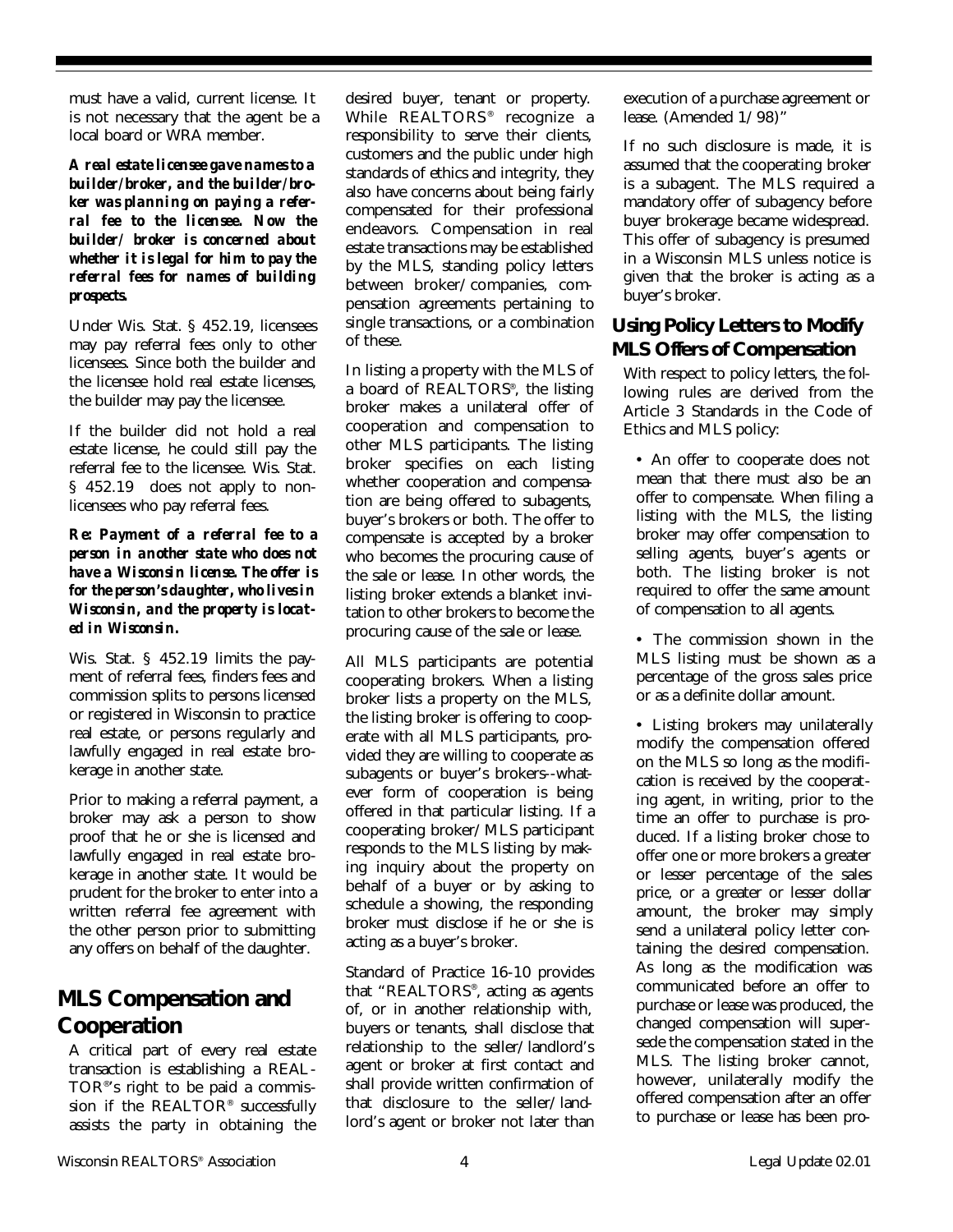duced.

• MLS rules allow listing brokers to modify offers of compensation in ways other than stating a new percentage of the gross sales price or a new stated dollar amount, but this can be done only by mutual agreement with the cooperating agent via a bilateral policy letter. The cooperating agent receiving the policy letter must accept the modification by signing the policy letter and returning it to the listing agent, or in some other specified manner. If the cooperating agent does not accept the policy letter, the compensation offer shown in the MLS will stand.

• Any policy letter with the goal of discouraging cooperation may violate Article 3 of the Code of Ethics.

Under these standards, it would be permissible for two brokers to mutually agree to a change in compensation after an offer had been accepted. A listing broker also may unilaterally modify the offer of compensation prior to an offer being submitted. The listing broker cannot, however, unilaterally modify the offered compensation after an offer has been produced. The mechanism used by brokers for making these changes is typically a policy letter.

### **Policy Letters**

A policy letter is a communication from one broker to one or more other brokers, establishing the terms and conditions upon which cooperation and compensation is being offered. Policy letters can be used to establish the terms and conditions of cooperative relationships in any transaction.

The terms and conditions established in a policy letter may be divided into two categories:

(1) Letters making an offer of compensation or modifying an MLS offer of compensation. These letters are accepted when the cooperating broker produces an offer to purchase. This type of policy letter is referred to as a "unilateral policy letter."

(2) Letters addressing all other types of terms and conditions of cooperation. These letters are accepted by the cooperating broker's signature on the policy letter and delivery of the accepted policy letter back to the listing broker, or by any other actions required for acceptance under the terms of the policy letter. This type of policy letter is referred to as a "bilateral policy letter."

#### **Policy Letters Mechanics**

Several important points must be remembered when writing and distributing policy letters:

• Policy letters must be clearly stated. Any ambiguities in a policy letter will be interpreted against the drafting office. If the conditions for cooperation or compensation are too vague, the courts may hold that no policy letter contract was created.

• To be effective, the policy letter must be delivered. Any office sending a unilateral policy letter should use some means to establish that delivery has been accomplished (i.e. registered mail, return of receipted copy, affidavit of delivery). With bilateral policy letters, a cooperating broker's signature and delivery back confirms delivery.

• According to MLS policy, policy letters must be accepted in some way to create a binding contract. Following are the terms of acceptance for possible types of policy letters:

(1) Unilateral policy letter stating compensation as a percentage of the gross sales price or a dollar amount. When a cooperating broker who has received a unilateral policy letter modifying an MLS offer of compensation procures a buyer for the property, the terms of the policy letter have been accepted by the cooperating broker's actions. This is how an MLS offer

of cooperation and compensation is accepted. This is also how a unilateral policy letter—modifying the amount of the MLS offer of compensation by stating a different percentage of the purchase price or a definite dollar amount—is accepted. Brokers receiving this type of policy letter have three options: accept the terms and proceed with showings, etc.; reject the terms and refuse to show the property; or contact the listing broker with suggestions for an amended policy letter.

(2) Bilateral policy letter modifying the MLS offer of cooperation and compensation. If a bilateral policy letter modifies the MLS offer of compensation in terms other than a percentage of the gross sales price or a definite dollar amount, the modification is accepted only if the cooperating broker signs and returns the letter to the listing broker, or accepts the policy in some other way specified in the policy letter. There must be some clear indication that there is a meeting of the minds. If the cooperating broker is not happy with the terms and conditions of the policy letter and refuses to accept the policy letter, the listing broker may consider honoring the compensation originally stated in the MLS listing or using a unilateral policy letter to change the compensation amount, at least until a bilateral letter can be negotiated.

(3) Policy letter changing terms and conditions of cooperation other than, or in addition to, price. This type of policy letter will also require written acceptance and delivery or some other unconditional acceptance action before it becomes a binding contract.

• Policy letters are expressions of the independent competitive decisions of broker/firm. Each office's policy letter must be based on its own decisions, not a group's attempt to influence the terms of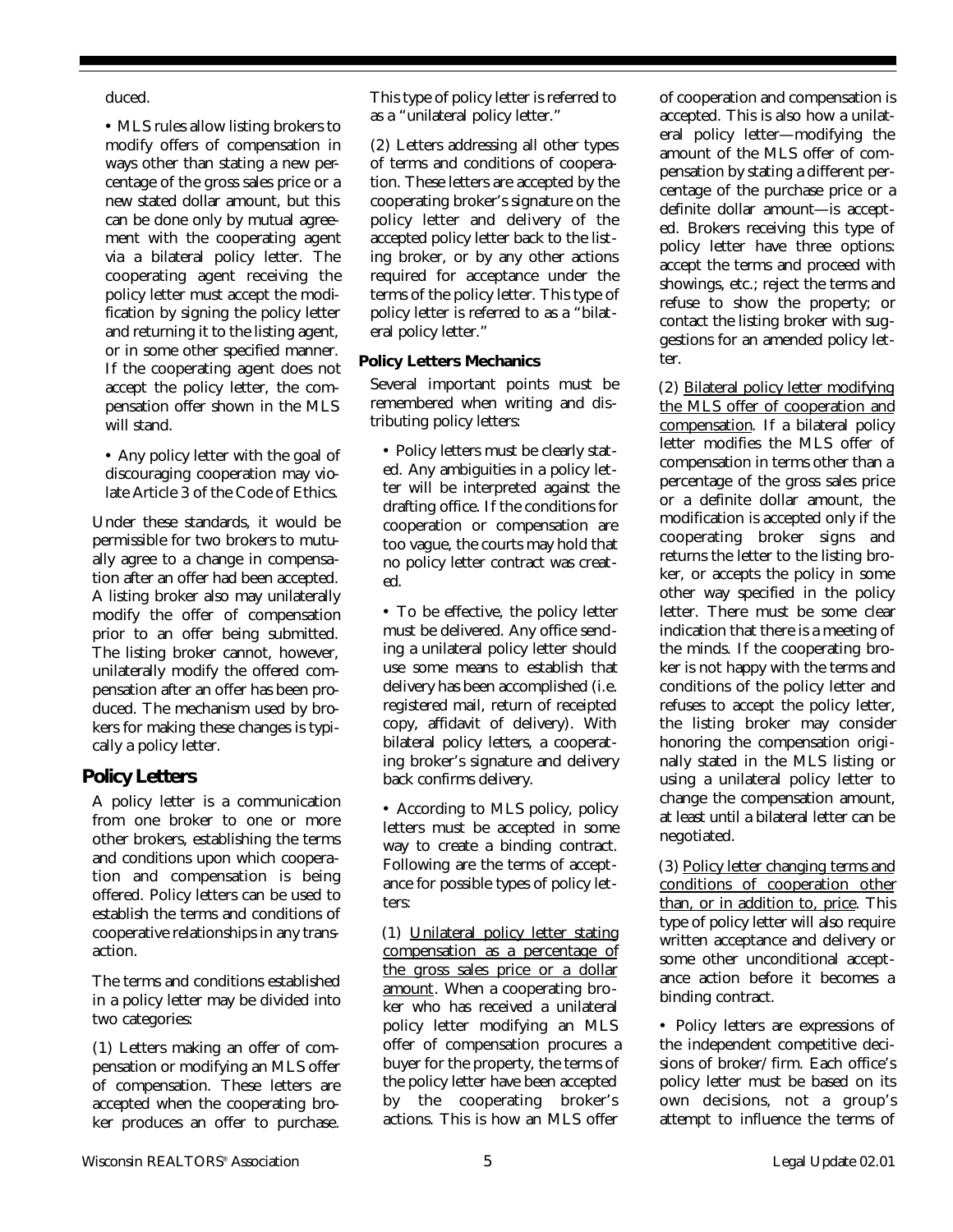competition. It may be a violation of antitrust law for competing offices to agree on standard compensation terms or competitive policies. A number of offices in a local market may discuss a new problem with fellow brokers and together formulate the best response to the situation, or franchise offices may all be subject to the same policies. Unfortunately, joint office responses may be considered a conspiracy under antitrust law. Parallel activities (several offices independently reaching the same result) do not necessarily constitute a conspiracy, however, they can create a strong presumption of an antitrust violation.

Accordingly, it may be prudent to document the internal development of an office's cooperation and compensation policy. Include in office meeting minutes the details of whatever discussion led to the new policy. A classic mistake that has led to antitrust lawsuits is to simply take a competitor's policy letter that looks good, and copy the body of the letter onto office letterhead. Office counsel should review and approve content and procedures prior to issuance of a policy letter.

# **MLS Cooperation and Compensation - Legal Hotline Q&A**

The following questions were recently asked of the Legal Hotline regarding MLS cooperation and compensation.

#### *Re: MLS offers of compensation. MLS members are entering "call" in the MLS as the offer of compensation for buyer agents. Is this permissible?*

Per the National Association of REALTORS® MLS Policy, "The compensation specified on listings published by the MLS shall be shown in one of the following forms: 1. by showing a percentage of the gross selling price 2. by showing a definite

dollar amount." Additionally, MLS policy states that the MLS shall not publish listings that include general invitations by listing brokers to other participants to discuss terms and conditions of possible cooperative relationships. Therefore, the MLS should not accept listings with "call" as the compensation offered by a participant.

If an MLS participant chooses to offer a minimal amount of compensation, the entry should reflect that offer. Under Wis. Stat. § 452.133(2), the listing broker has duties to the client to disclose to the client all information known by the broker that is material to the transaction. In this case, the seller should be made aware of the minimal offer of compensation if it will have a material affect on the marketability of the property.

#### *A listing broker had a closing with a cooperating broker. In the MLS, the commission was stated as a flat dollar amount versus a percentage of the selling price. The cooperating broker is trying to tell the listing broker what the standard co-broke rate is. Please advise.*

Because the MLS is a tool by which the listing broker may make a unilateral offer of compensation, it is the listing brokers choice to set compensation amounts. Once the offer of compensation is made, the cooperating broker then knows the amount of commission that will be paid if it is determined the cooperating agent is the procuring cause of the sale.

Commissions offered to cooperating agents are always negotiable. There is no industry or MLS standard rate. Pursuant to MLS policy, the MLS is prohibited from fixing, controlling, recommending, suggesting, or maintaining commission rates or fees for services rendered by members. When offering compensation, MLS rules allow listing brokers to enter either a percentage or flat rate in the MLS.

*A broker is working with a commercial buyer. The buyer identifies Property X and the broker obtains an exclusive listing contract. Another broker writes the offer. The property is not in MLS nor is there a co-broke agreement. The offer states that the listing broker is to split his commission with the broker who wrote the offer to purchase. The offer is acceptable to the seller. The broker with the listing refuses to co-broke because he feels the he was clearly procuring cause and a significant amount of money is involved. Does the listing broker have any obligation to cobroke with the other broker?*

A cooperating agent's right to commission will be determined by an offer of compensation from the listing broker or an amount negotiated from the seller in an offer to purchase. There generally three ways a cooperating broker has a rightful expectation of commission from the listing broker: an MLS offer of compensation, a policy letter, or a separate compensation agreement relating to the specific transaction. Non-MLS compensation agreements should be reduced to writing and signed by the brokers to avoid commission disputes.

If the broker is a REALTOR® , the REALTOR® is prohibited from using the offer to purchase to modify the listing broker's offer of compensation. Standard of Practice 16-16 of the REALTOR® Code of Ethics provides that "REALTORS® , acting as subagents or buyer/tenant agents or brokers, shall not use the terms of an offer to purchase/lease to attempt to modify the listing broker's offer of compensation to subagents or buyer's agents or brokers nor make the submission of an executed offer to purchase/lease contingent on the listing broker's agreement to modify the offer of compensation. (Amended 1/98)"

The offer to purchase is an agreement between the parties, not the brokers, so the brokers cannot negotiate a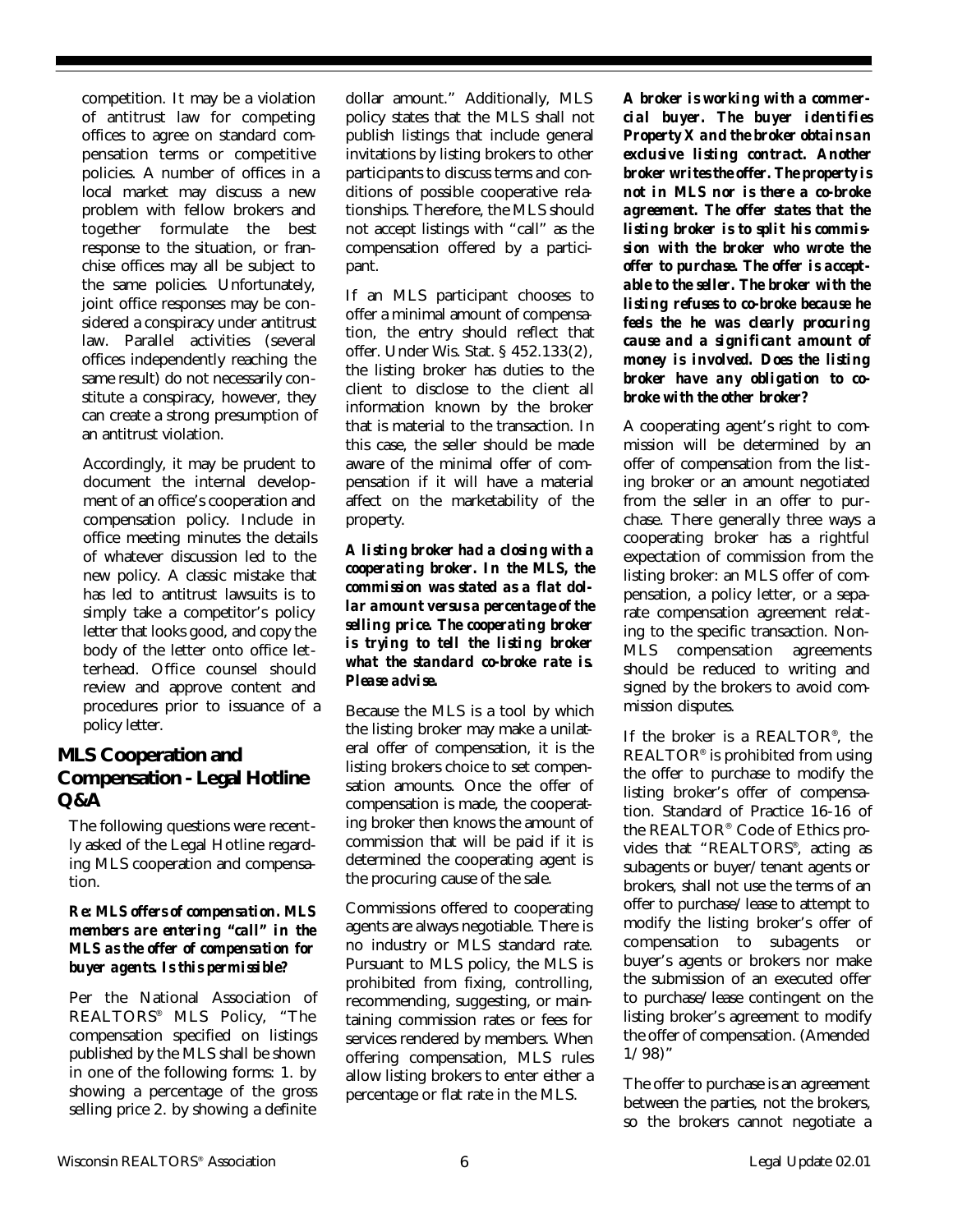binding compensation agreement there. However, the buyer may request that the seller pay the cooperating agent a fee in the offer to purchase. Any terms to this effect would be negotiable between the buyer and the seller. The parties should review the contract language to determine what is intended and if it is ambiguous, counter to clarify their understanding. Otherwise, they risk later litigation.

# **Non-MLS Policy Letters**

In transactions where there is no MLS or where neither broker involved is an MLS participant, policy letters and compensation agreements are often used to establish the terms of cooperative relationships and offer compensation in a transaction. In these situations, the MLS safety net is not there. There is no automatic offer of cooperation and compensation, and no pre-designated standard of performance for earning a commission. Brokers must make an offer to the cooperating brokers who, by their words or deeds, may accept that offer and create an agreement for agency relationships, cooperation and compensation. Procuring cause does not determine who gets paid unless the brokers have agreed that procuring cause is the standard of performance. Unless the brokers have a standing policy letter agreement or a compensation agreement for that transaction, the listing broker has no obligation to pay the cooperating broker.

For example, if commercial brokers are using a Commercial Information Exchange (CIE) rather than an MLS, no offers of cooperation or compensation are extended through the CIE. However, any information submitted on properties for sale, lease or exchange must include the seller's or lessor's written authorization for the participant to submit information on the property to the CIE. If the participant is acting on behalf of a buyer, then the participant may submit information describing the type of

property sought to the CIE even though the participant may not be the buyer's exclusive agent.

If a broker gets information from the CIE and approaches the broker who submitted the property information to the CIE, there may be absolutely no underlying agreements or understandings about how the two brokers will proceed. The approaching broker may disclose if he or she is working as a buyer's broker, but that will not necessarily be so if the broker is not a REALTOR® and the property is not one-to-four family residential. REAL-TORS® must disclose buyer/tenant agency per the REALTOR® Code of Ethics Standard of Practice 16-11, and Wis. Admin. Code § RL 24.07(8) requires licensees to disclose buyer agency if the property is used or intended to be used principally for one-to-four family residential purposes. If the broker is not a REALTOR® and the property is commercial, the broker may have no duty to disclose anything.

At this point, the brokers should try to reach an agreement about whether the brokers will cooperate with each other, what their agency relationship will be, and what compensation will be paid under what circumstances. Assuming that the other broker will cooperate is not wise--nonmembers have only limited duties to cooperate. Under § RL 24.13(2)(a), a listing broker must permit access for showing purposes unless the owner has given specific written instructions to exclude the other broker. Under § RL 24.13(1), a listing broker must submit offers to the owner unless the owner has given specific instructions to the contrary. Other than that, a nonmember has no obligation to cooperate with a buyer's or tenant's broker, and no obligation to offer subagency. And without an agreement to compensate the other broker, a listing broker certainly has no duty to pay the other broker.

Standard of Practice 3-1 states that "REALTORS® , acting as exclusive

agents or brokers of sellers/landlords, establish the terms and conditions of offers to cooperate. Unless expressly indicated in offers to cooperate, cooperating brokers may not assume that the offer of cooperation includes an offer of compensation. Terms of compensation, if any, shall be ascertained by cooperating brokers before beginning efforts to accept the offer of cooperation. (Amended 1/99)" Brokers who are aware of the need to establish a basis for compensation--or risk not being paid at all--will likely pursue the issue with the other broker. A smart broker knows that an agreement on compensation should be reached, in writing, before any offer is submitted.

What is often overlooked, however, is that the broker should not be satisfied with only an agreement for compensation. If there is to be an agreement, it should include an agreement regarding cooperation and agency. A listing broker may allow a broker to show a property (because § RL  $24.13(2)(a)$  says he or she has to), but that does not necessarily mean that the listing broker has agreed to otherwise co-broke. In addition to establishing cooperation and subagency or buyer agency, the agreement should also establish the often overlooked point of standard of performance--what the other broker has to do to earn the agreed upon compensation. These and other points may be addressed in a policy letter.

# **Policy Letter Checklist**

Brokers using a policy letter agreement to establish cooperation, agency, compensation, and other rules and standards often will use a bilateral agreement. The listing broker may prepare an agreement and submit it to the other broker. If the other broker is unhappy about any of the provisions, the two brokers may be able to negotiate a modified agreement that is mutually agreeable. Sometimes the listing broker may be unwilling to change the provisions and may refuse to cooperate or pay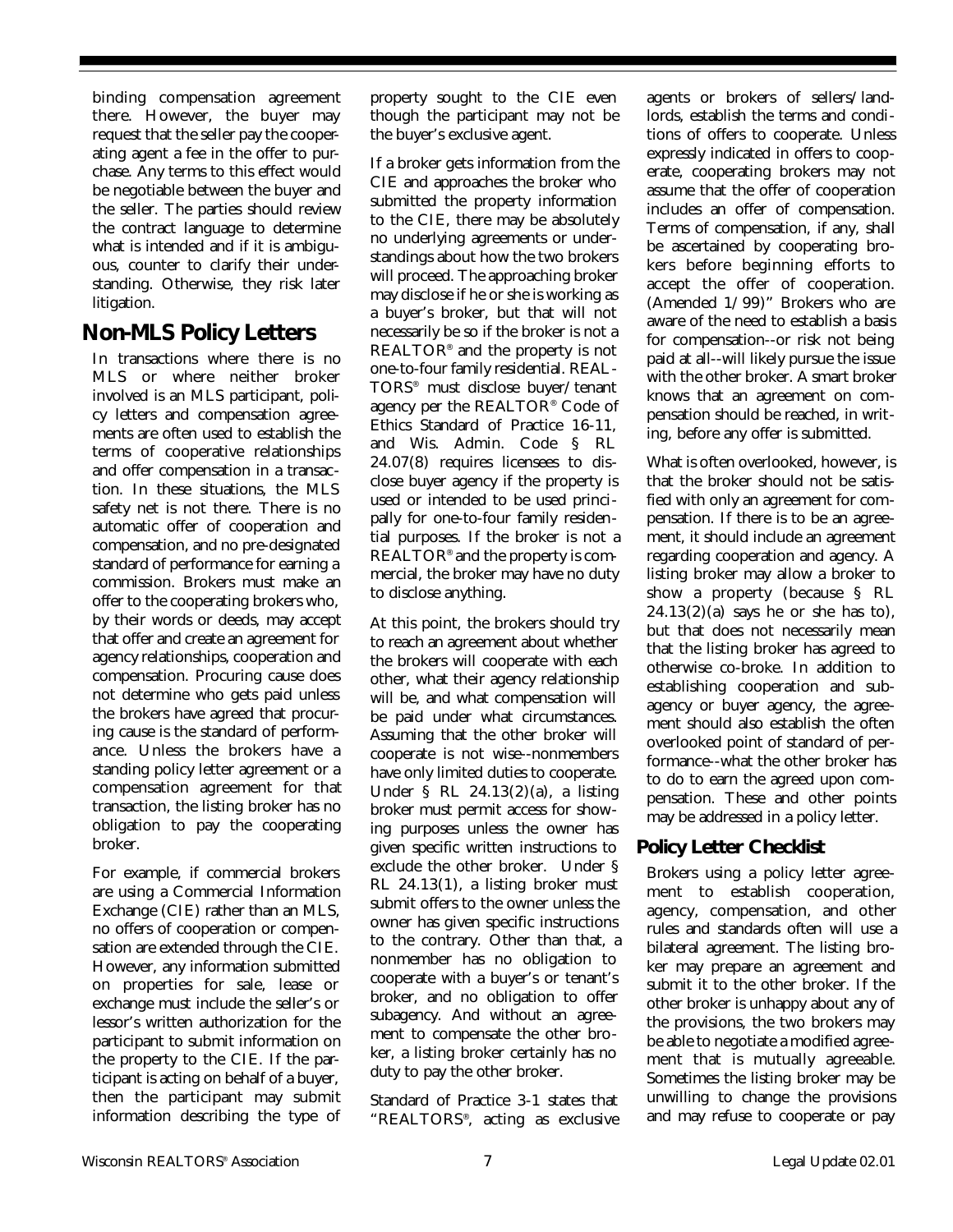the other broker unless the other broker goes along with the listing broker's terms and conditions.

Cooperation and compensation may be offered to subagents and/or buyer's brokers. Listing brokers and sellers have some potential legal liability for the acts of their subagents. Therefore, some offices may wish to limit subagency to offices and licensees who are actively engaged in real estate practice. Appropriate policies may include limiting subagency to agents who are actively engaged in the real estate market in which the listing is located and who carry errors and omissions insurance. Whether these policies are appropriate for a given office must be determined by the individual office, preferably with assistance from counsel.

Policy letters are also an excellent vehicle for establishing the rules and standards with which a cooperating agent must comply in order to earn the offered commission. Failure to meet the listing broker's standards could result in reduction of compensation or termination of subagency if the policy letter is written to include penalty provisions for noncompliance. Failing to establish minimum standards of practice is an invitation for other brokers to do things their own way.

There is a vast assortment of potential policy letter provisions. The following checklist attempts to list the different types of provisions that might be used and give a few examples of each. Ultimately, a broker must determine what terms and conditions are best suited for the broker's company, the transaction, the parties and the cooperating brokers.

### **Policy Letter Provisions**

The following provisions may be appropriate for different types of policy letters. Members may wish to enlist the assistance of their company attorney to develop a policy letter format that is appropriate to the company's marketplace and transactions.

**1. Identify Brokers:** State or provide spaces for the name, address, telephone number, fax number, e-mail address and any other contact information for each broker/company.

**2. Term of the Agreement:** State the term or duration of the agreement.

**Example:** This policy letter agreement is entered into by the two brokers/companies identified and signing at the conclusion of this letter. This agreement shall remain in force until such time it is terminated by written notice delivered to the other broker.

**3. Territory/Property:** State whether the policy letter is specific to particular properties or a specific geographic area. Make sure any descriptions are clear and precise.

**4. License Requirements:** If working with brokers from out of state or where otherwise prudent, have the broker confirm that the company and all agents practicing in Wisconsin are licensed in Wisconsin, and that outof-state agents are regularly and lawfully engaged in the real estate brokerage business in another state, territory or possession of the United states or another country.

**5. Compensation Amount:** The formula for expressing the compensation to be paid may vary widely, and may be very complex in transactions like commercial leases. Different amounts may be offered, conditioned upon the performance of specified tasks or dependent upon whether the cooperating broker meets certain standards. It is critical that the amount of compensation being offered be expressed precisely using clear terminology that can be readily understood by brokers from different marketplaces. Many transactions are so complex that compensation is separately negotiated between the brokers later on, when transactional details are taking shape. Thus, compensation language may or may not appear in a policy letter agreement.

*Example 1*: The commission or buyer's broker's fee paid to cooperating brokers upon a successful closing shall be the greater of the compensation offered in the MLS, if any, or the following:

a) \_\_ percent of the final gross sales price for vacant lots and parcels

b) \_\_ percent of the final gross sales price for retail and commercial properties

c) \_\_ percent of the final gross sales price for new construction not previously occupied

d) \_\_ percent of the final gross sales price for residential properties

**Example 2:** The listing broker will pay a selling broker who is a REAL- $\text{TOR}^{\circ}$   $\;\_$  percent of the total commission actually received by the listing broker from the owner. The listing broker will pay \_\_ percent of the total commission actually received to a nonmember selling broker, provided the following conditions are met:

1. The broker has an active Wisconsin real estate broker's license.

2. The broker is actively engaged in real estate brokerage.

3. The broker is not a principal (buyer) in the transaction.

**Example 3:** Tenant's broker will be paid \_\_ percent of the annual gross rent for the first \_\_ years, and \_\_ percent of the annual gross rent for each year in the balance of the lease term and \_\_ percent of the annual gross rent in the event of any renewal or extension.

**6. Performance Standard:** State what must be done to earn the compensation. The commission or fee might be earned if the cooperating broker is procuring cause per MLS and local board standards, "procures the buyer" as defined in the listing contract, writes an offer that successfully closes, etc. Again, this standard must be clearly stated so the parties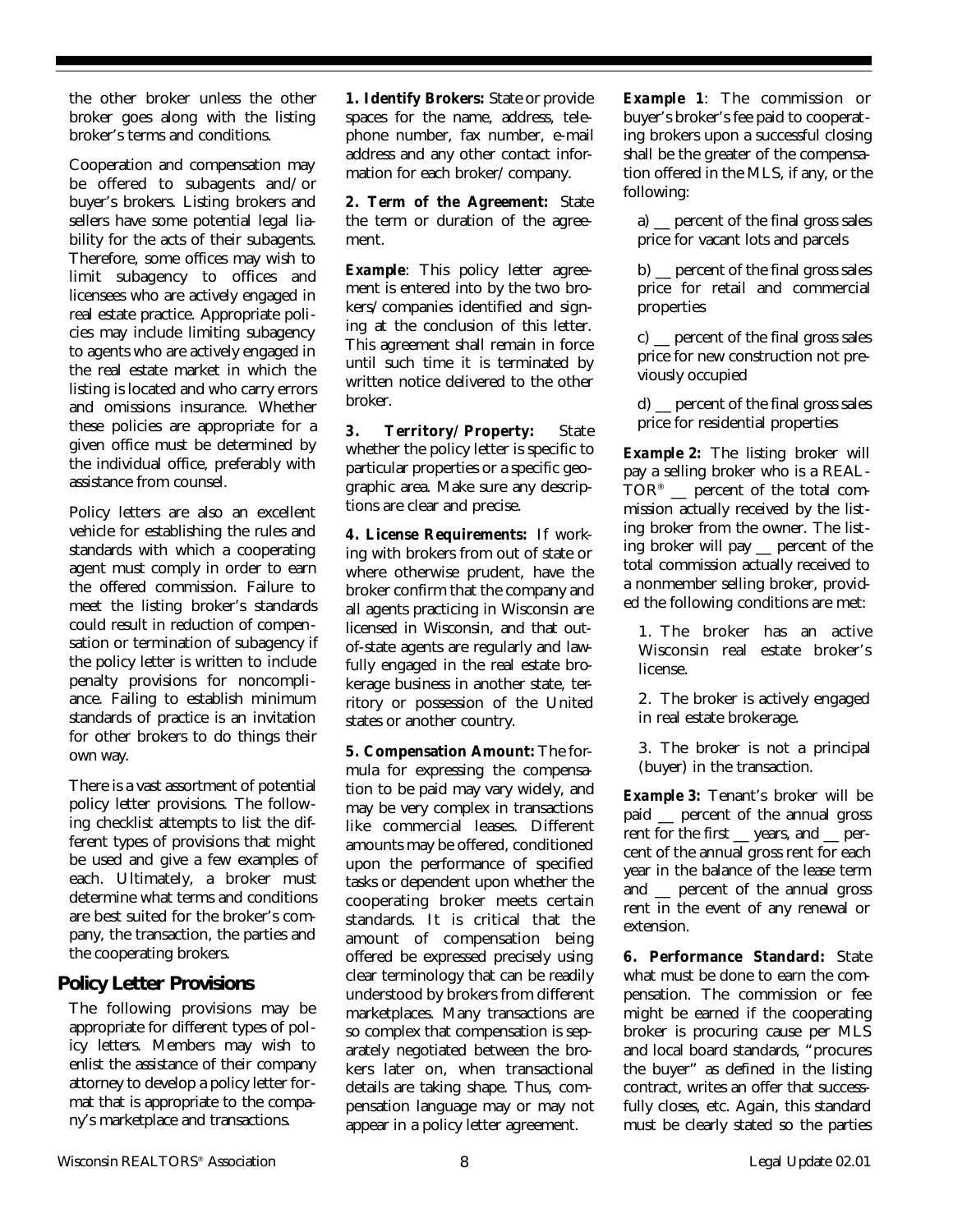know when the compensation is earned. It should also be stated when compensation will be paid.

**Example 1** Compensation will be paid to the broker who wrote the offer, but only after a successful closing has occurred. Payment to be within 48 hours of closing.

**Example 2:** The broker who is the procuring cause of a transaction that closes will earn the cooperative compensation to be paid at closing.

*Example 3:* Compensation will be earned if a tenant procured by the buyer/tenant's broker enters into a lease with a minimum term of two years.

**7. E & O Insurance:** If the listing broker is going to cooperate with a subagent from out of the broker's area or state, the listing broker may want to require that the cooperating broker have errors and omissions (E&O) insurance to help protect the listing broker if the listing broker becomes liable for some action or omission by the cooperating broker.

**Example**: Any cooperating broker shall have a current errors and omissions insurance policy with at least \$\_\_\_\_\_\_\_ minimum liability coverage per claim and at least S minimum aggregate liability coverage. Each agent must be covered under the office E&O policy or have his or her own E&O policy meeting these minimum requirements.

**8. Agency Disclosure:** Because a listing broker has potential legal liability for undisclosed dual agency, listing brokers may insist that all cooperating subagents provide a copy of a signed agency disclosure form no later than the time that an offer is submitted. Listing brokers may also want to be notified as soon as possible if a broker is acting as a buyer's/tenant's broker.

*Example 1***:** Any subagent must furnish the listing broker with a copy of the agency disclosure that was pro-

vided to the buyer per Wis. Stat. § 452.135. The agency disclosure form must conform to § 453.135 and any other applicable legal requirements. The copy of the agency disclosure form must be given to the listing office no later than the time that an offer to purchase is submitted. Any confidential information stated on the agency disclosure form may be removed from the copy provided.

**Example 2:** Buyer's brokers must disclose their status as a buyer's broker upon first contact with the listing office, prior to setting up an appointment to show any listing.

**9. Property Condition Reports, LBP, and Other Disclosures:** Receipt of a copy of any real estate condition report furnished by the listing broker or owner to the cooperating agent or buyer must be acknowledged by the buyer in the offer to purchase. A copy of any leadbased paint addendum furnished by the listing broker or owner to the cooperating agent or buyer must be signed by the buyer and incorporated into the offer to purchase, if applicable. Any offers for non-exempt target housing built before 1978 must include a lead-based paint disclosure addendum that conforms to federal law.

**10. Buyer/Tenant/Licensee:** A listing broker may wish to state a policy with respect to licensees who act as parties in a transaction.

**Example 1** The listing broker will not, as a matter of policy, share commissions with brokers who are acting as a principal in the purchase or leasing of a listed property. If a licensee purchases or leases a listing as the buyer/tenant/licensee, the listing broker will pay an incentive equal to \_\_\_. The buyer/tenant/licensee must be actively engaged in the practice of real estate.

**Example 2:** With respect to offers to purchase submitted by licensees, a

buyer's incentive may be negotiated with the listing broker prior to the submission of the offer to purchase.

**11. Procedures for Presentations of Offers and Counteroffers:** REALTORS® working in non-MLS areas may consider addressing the issues covered in the model MLS rules, such as a cooperating broker's right to attend the presentation of offers.

**12. Showings:** The listing broker may want to establish a process for identifying parties attending showings. A cooperating broker may be required to disclose the name and capacity of the party to the listing broker upon initial contact. The listing broker may also want to regulate how showing appointments are scheduled and who will attend showings.

**Example 1**: All showings must be arranged through the listing broker's office. The listing broker will record the name of the agent showing the property and the name of the party.

*Example 2:* All showings must be arranged with the listing broker's office, not the seller. The cooperating agent scheduling a showing shall give his or her name, the firm name, and the name of the buyer (unless the buyer's name is confidential information). Buyer's agents are also required to give the name of the buyer when scheduling showings.

**13. Policy Letter Enforcement:** Many policies that a listing broker wants to establish will mean little if there is also not an enforcement mechanism or a penalty that may be imposed if the cooperating broker breaks the policy letter agreement.

**Example:** In the event that a cooperating broker fails to comply with any of the terms and conditions of this policy letter agreement, the listing broker may reduce the compensation otherwise due to that broker by \_\_. In the event that the same cooperating broker fails to comply with any of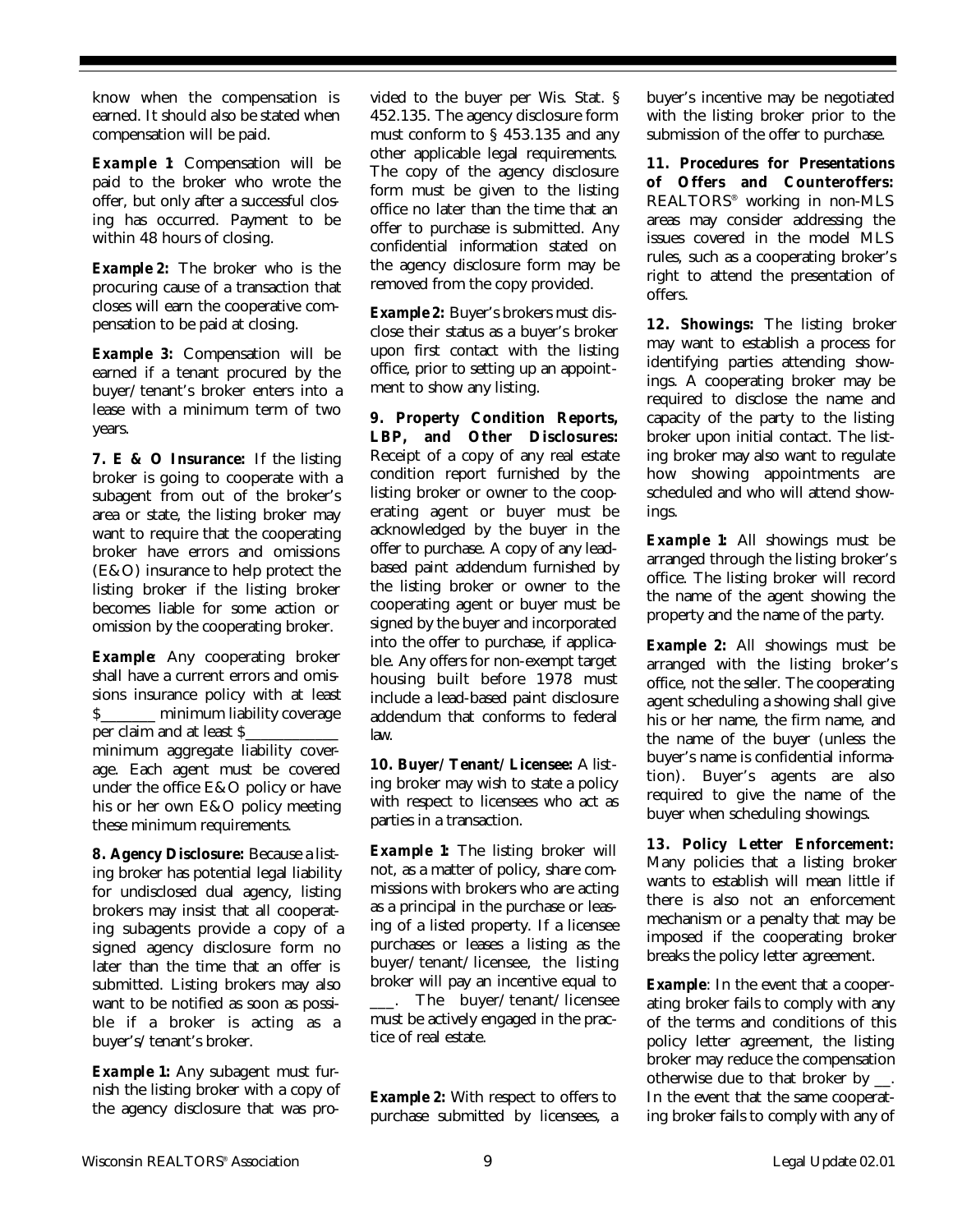the terms and conditions of this policy letter agreement a second time, the listing broker may reduce the compensation otherwise due to the broker by \_\_. Notwithstanding any other provision of this policy letter agreement, any further breach of this policy letter agreement by the same cooperating broker will entitle the listing broker to give written notice terminating this agreement. This notice shall be effective immediately upon receipt by the cooperating broker.

**14. Resolution of Commission Disputes:** The parties may wish to establish a method of resolving disputes other than going to court.

**Example 1:** All disputes regarding compensation or other provisions under this agreement will be settled by arbitration.

**Example 2:** Any dispute will be settled by mediation per NAR policy and procedures.

**15. Acceptance:** The most traditional way for the cooperating broker to indicate his acceptance of a bilateral policy letter is to have the broker sign the agreement and deliver it back to the listing broker. Other methods may be designated in the policy letter, provided that there is a clear indication that the brokers have a meeting of the minds.

**Example**: Duplicate originals of this policy letter have been enclosed for your convenience. Please sign and date one copy of this letter in the space provided and return it to [address] or fax it to [fax number]. If we do not receive your reply by noon on [month/day/year] compensation to all agents from your firm will be limited to \_\_ percent of the gross sales price on all transactions.

**16. Binding Effect:** Some brokers may want to specify that the policy letter is binding only upon the current broker/companies and that any sale of one of the companies, a sale of the assets of one of the companies, etc. shall cause the policy letter to become immediately null and void.

# **Compensation Agreements**

Whereas policy letters, particularly bilateral policy letters, are often used to create long-term cooperation and compensation agreements, compensation agreements generally are used for a single transaction.

A broker's compensation agreement may be used in many different situations, including commercial transactions, when there is no applicable MLS at that location, when the MLS offer of compensation has been rejected, when one of the brokers is not an MLS participant so the MLS does not apply, or when the brokers desire to negotiate a different compensation rate than what is on the MLS. In the last situation, it may be advisable to state that the agreed commission or fee is in place of, not in addition to, any compensation offered in the MLS or elsewhere.

With respect to a compensation agreement, the only necessary parties are the listing broker and the cooperating broker. The seller and the buyer might, however, acknowledge this agreement for the purpose of consenting to a buyer's broker receipt of compensation from someone other than the client, if that consent has not already been given elsewhere. This is necessary for compliance with Wisc. Admin. Code § RL 24.05(1).

A broker's compensation agreement should indicate that the listing broker is offering cooperation and compensation, and that the cooperating broker is accepting this offer. The agreement should also indicate whether the brokers will cooperate via a subagency relationship or buyer brokerage. Subagency is presumed within the MLS due to the historical fact that brokers once offered cooperation and compensation as subagency

only. Outside of the MLS, brokers are well advised to not assume or presume anything and specifically and plainly state if a subagency relationship is being agreed upon as well as confirming the agreement for cooperation and compensation.

Compensation agreements may contain many or all of the same elements of a policy letter, so members may also review the various provisions sometimes used in policy letter agreements to see if any of those are appropriate for the immediate transaction. Members may wish to enlist the assistance of their company attorney to develop a compensation agreement format that is appropriate to the company's marketplace and transactions. A compensation agreement should:

1. Describe or identify the property;

2. Name the parties;

3. Give the names, addresses and contact information for the agents and brokers;

4. Identify the agency relationship--offer and accept subagency, or acknowledge buyer brokerage or another relationship;

5. Offer and accept cooperation as a subagent or buyer's broker;

6. State the amount of the commission or fee to be paid by the listing broker to the cooperating broker in clear, specific terms;

7. Indicate when compensation shall be paid; and

8. State the standard of performance or what must be done to earn compensation.

A cooperating broker should always attempt to enter into a compensation agreement before submitting any offers to purchase or lease to the listing broker. The listing broker may lose incentive to agree to the cooperating broker's compensation proposal once the listing broker has an offer in hand.